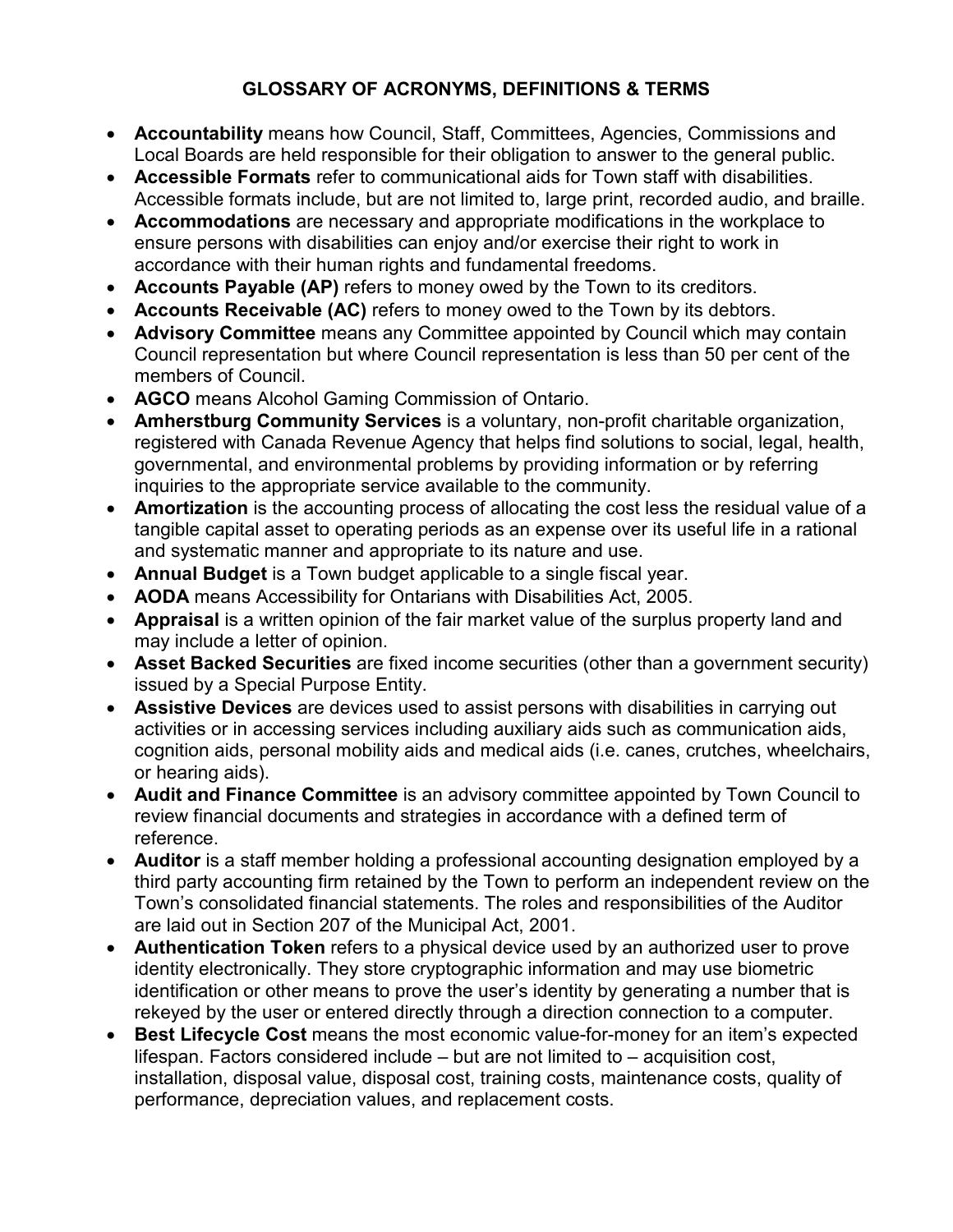- **Best Value** means the price that results in the lowest expense to the Town for ownership, operation, or purchase. This cost is derived after considering all factors such as price, quality, service, terms, conditions, and warranties.
- **Bid** means an offer or submission received in response to a request for qualification, quotation, tender, or proposal.
- **Bid Irregularity** means a deviation between the requirements (i.e. terms, conditions, specifications, special instructions, etc.) of a bid request and the information provided in the submitted bid.
- **Bid Request** means a formal request for bids, which may be in the form of a Request for Quotation, Request for Proposal, or Tender call.
- **Bidders List** is the list of vendors who have expressed interest in submitting bids by either (i) submitting Expressions of Interest or Prequalification, or (ii) obtaining sealed bid documents for a bidding opportunity. This may also be referred to as the "Plan Takers List."
- **Budget** is a plan of financial operations embodying an estimate of proposed expenditures for a given period and the proposed means of financing them.
- **Bullying** is a form of aggression that may take place physically (e.g. hitting), verbally (e.g. name-calling), and socially (e.g. gossiping). This includes cyber bullying.
- **By-law** is defined as an enforceable municipal law of the Town passed by Council. Bylaws are often accompanied by punishable fines for not following their conditions.
- **Canadian Revenue Agency (CRA)** administers tax laws on behalf of the Government of Canada for most provinces and territories. The CRA administers various social and economic benefit programs (e.g. incentive programs) through taxation.
- **Capital Budget** is a plan of proposed capital fund expenditures and the means of financing them from the current fiscal period and over a longer term planning horizon.
- **Capital Fund** is used to accumulate the revenues and expenditures for the acquisition of, or repair/replacement of, capital assets of the municipality. In general, capital assets refer to the building, equipment, and infrastructure of the municipality. Included are municipal buildings, arenas, trucks, graders, roads, water/sewer systems, and the like.
- **Cash** refers to paper currency, coins, and cheques. However, where applicable, it also includes – but is not limited to – debit and credit card receipts, gift certificates, gift cards, tokens, passes, permits and money orders.
- **Casual Day** is an approved designated day where staff may dress more casually than otherwise expected.
- **Chief Administrative Officer (CAO)** is the Chief Administrative Officer for the Corporation of the Town of Amherstburg, which includes the roles and responsibilities as laid out in Section 229 of the Municipal Act, 2001.
- **Clerk** is the Municipal Clerk for the Corporation of the Town of Amherstburg, which includes the roles and responsibilities as laid out in Section 228 of the Municipal Act, 2001.
- **CODE ADAM** is a missing child safety program with a defined procedure for employees to follow when someone reports a lost or missing child.
- **Collection Agency**, also known as a "debt collector," is a business that pursues payments of debts owed by individuals or businesses. Most collection agencies operate as agents of creditors.
- **Committee of Council** as defined by Section 238(1) of the Municipal Act, 2001, means any advisory or other committee, subcommittee, or similar entity of which at least 50 per cent of the members are also members of Council.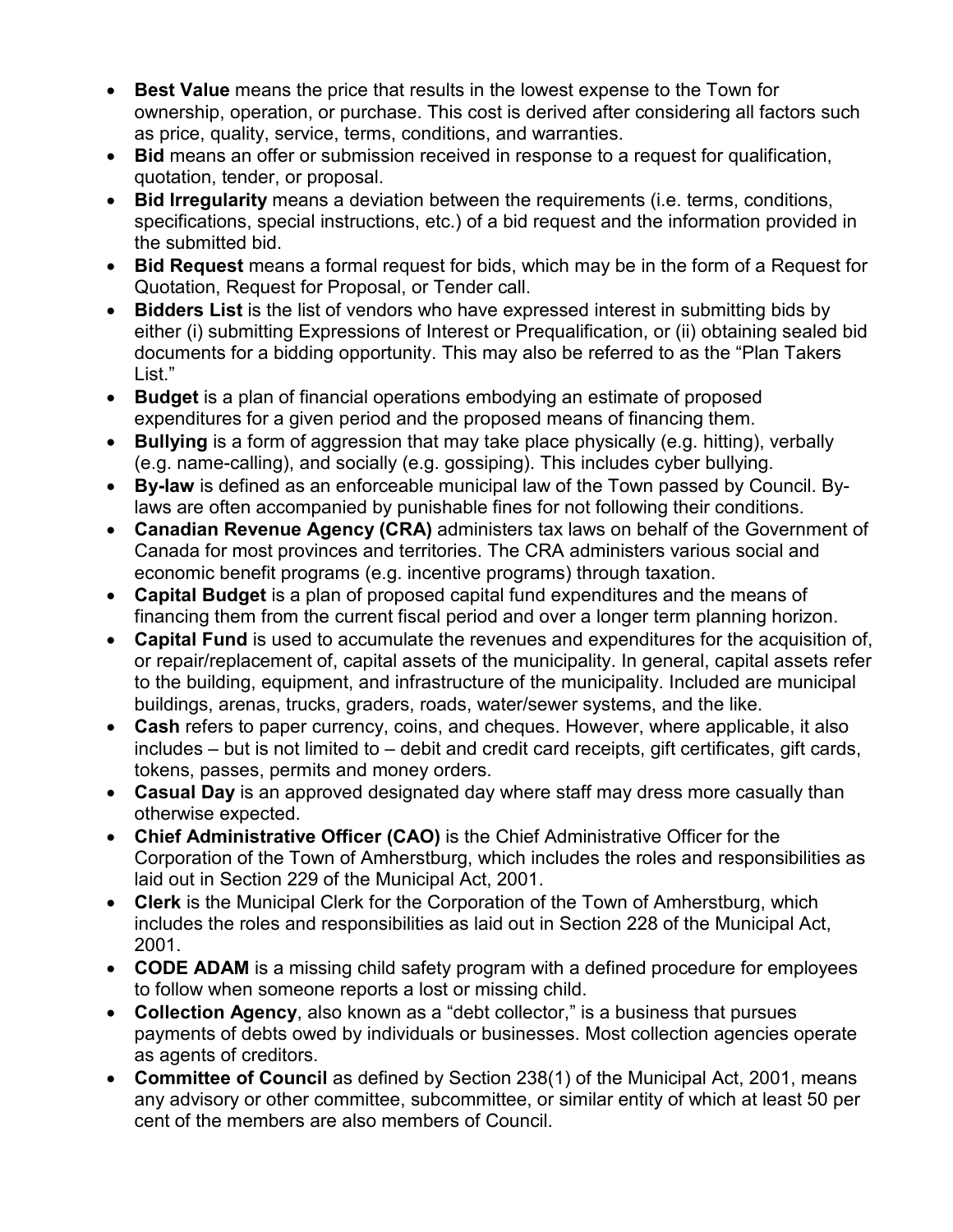- **Communication Supports** may include, but are not limited to, captioning, alternative and augmentative communication supports, plain language, sign language and other supports that facilitate effective communications.
- **Compliance Work** means the Town exercising its authority to perform tasks on a noncompliant property for the sole purpose of rendering the property free of By-law violations. The work can be carried out by Town employees or by an authorized contractor employed by the Town. This would include, but is not limited to, removing debris/waste, grading land, cutting grass/weeds, eliminating a dangerous situation, demolishing structures, providing essential services to an occupied dwelling, etc.
- **Concussion** is an injury to a soft structure, especially the brain, produced by a violent blow or impact and followed by a temporary, sometimes prolonged, loss of cognitive function.
- **Confidential Information** refers to privileged communication between Town staff, or between Town staff and potential business partners, whereby the receiver of said information is generally prohibited from sharing it with parties that have not been direct recipients to the information by the original giver of information
- **Confined Space** is a fully or partially confined space that is (i) not both designed and constructed for continuous human occupancy and (ii) potentially susceptible to atmospheric hazards due to its construction, location, or contents, or because of work that has been done in it.
- **Conflict of Interest** is a conflict between an employee's personal interest and his or her responsibility as an employee of the Town that interferes with the performance of his or her position in serving the interests of the Town.
- **Contract** means a legally binding agreement between two or more parties. Such agreements will consist in the form of a: (i) purchase order, (ii) purchase order incorporating a formal agreement, or (iii) formal agreement between the Town and other parties that creates an obligation to provide defined goods and/or services.
- **Contractor** is a person or company that undertakes a contract to provide goods or services.
- **Cost Effective Bid** means a bid received in response to a request that offers the best value for money (taking into account a quantitative and qualitative selection process).
- **Council** refers to the current elected Council for the Corporation of the Town of Amherstburg. This includes, as an entirety, the Mayor, Deputy Mayor and Councillors.
- **Council Question** refers to a motion of direction provided by Council at a meeting of Council that is not contained in the Order of Business.
- **Credit Limit** means the total amount that may be charged to a credit card before the credit card company refuses transactions.
- **Credit Risk** is the risk to an investor that an issuer will default in the payment of interest and/or principal on a security.
- **Crossing Guard** refers to Town staff designated to assist students in safely crossing roadways.
- **Culpable Absenteeism** refers to unscheduled and/or unapproved absence from work during normal working hours for reasons unrelated to illness or injury.
- **DBRS** is a credit rating agency founded in 1976 (originally known as Dominion Bond Rating Service).
- **Debenture** refers to a written promise to pay a specified sum of money called the face value or the principal amount – at a specified maturity date in the future, alongside periodic interest at a specified rate.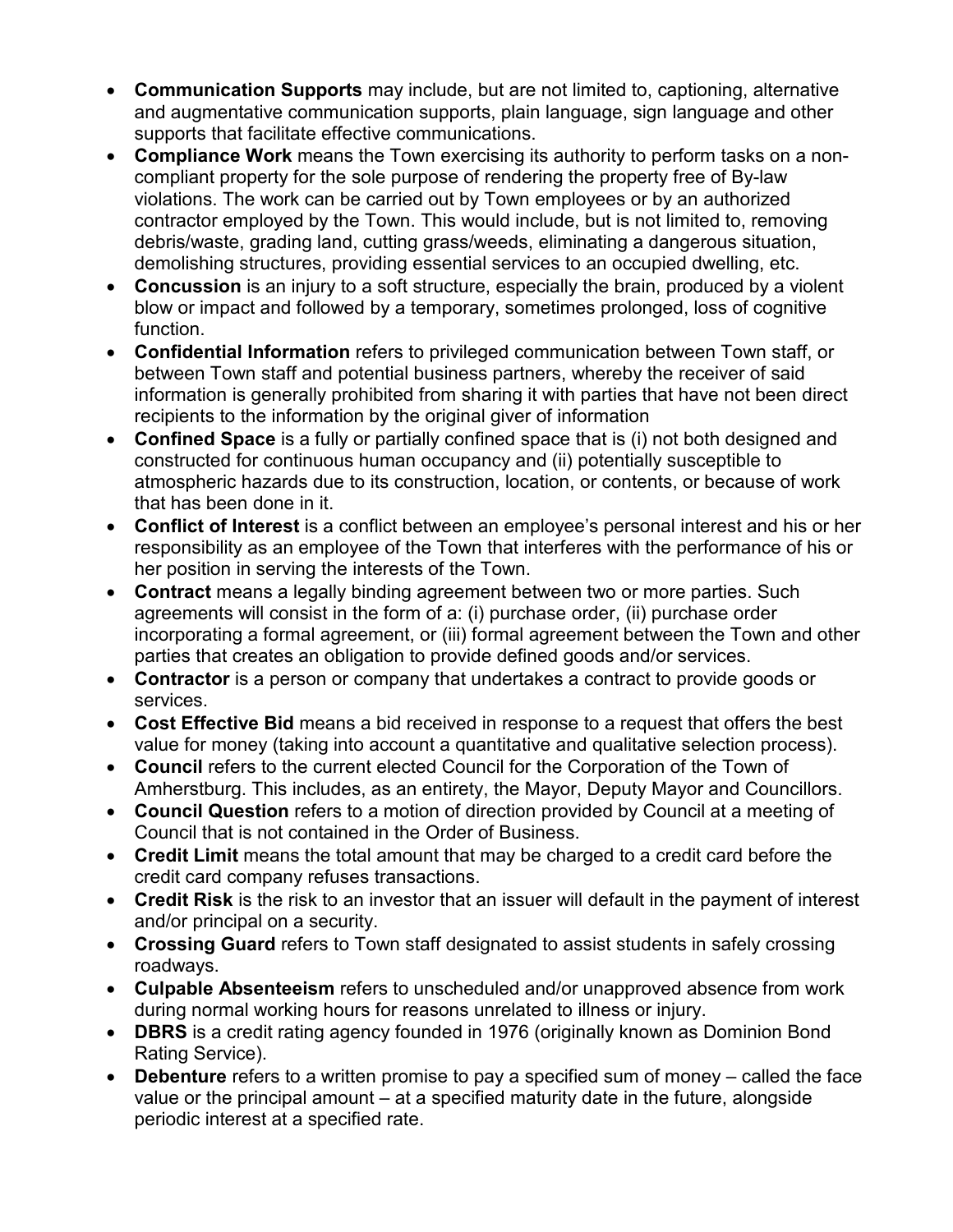- **Debt** is an obligation resulting from the borrowing of money or for the credited purchase of goods and services.
- **Debt Charges** are annual charges required to serve the long term debt of the Town, including the amount for principal repayments, interest due with the year, and required sinking fund contributions.
- **Debt Limit** refers to the maximum amount of gross or net municipal debt permitted with Ontario Municipal Board approval as regulated by the province.
- **Debt Term** is the borrowing term of all long-term debt incurred by the Town equal to, or less than, the estimated life of the assets being financed.
- **Deficit Position** is the measure at a point in time where the cumulative, accrued expenditures exceed the cumulative funding sources available.
- **Department of Parks, Facilities, Recreation, and Culture** is the department responsible for, among other areas, Recreation Services and Facilities.
- **Deputy Treasurer** is the Deputy Treasurer for the Corporation of the Town of Amherstburg, which includes the roles and responsibilities as laid out in Section 286 of the Municipal Act, 2001.
- **Designated Signing Authorities** are people authorized to execute legally binding contracts on behalf of the Town (i.e. Mayor and Clerk). This authority may be delegated to other individuals as contained in applicable Town By-laws.
- **Detour Plan** refers to a plan of action proposed by an applicant seeking a Right of Way Permit from the Town whose project will affect traffic through road or lane closures.
- **Direct Acquisition** means the acquisition of goods/services without issuing a call for bids or obtaining comparative quotations.
- **Director** is the person responsible for direction and operational control of a department as defined on the Town's organizational structure.
- **Disabilities**, as per the Ontario Human Rights Code, means any degree of physical disability, infirmity, malformation or disfigurement that is caused by bodily injury, birth defect or illness and, without limiting the generality of the fore going, includes diabetes mellitus, epilepsy, a brain injury, any degree of paralysis, amputation, lack of physical coordination, blindness or visual impediment, deafness or hearing impediment, muteness or speech impediment, or physical reliance on a guide dog or other animal or on a wheelchair or other remedial appliance or device; a condition of mental impairment or a developmental disability; a learning disability, or a dysfunction in one or more of the processes involved in understanding or using symbols or spoken language; a mental disorder, or; an injury or disability for which benefits were claimed or received under the insurance plan established under the Workplace Safety and Insurance Act, 1997.
- **Disability Waiting Period** refers to the seven-day period of time before disability benefit payments will commence.
- **Disbursement** refers to the paying out of petty cash from the Town's funds.
- **Discrimination** is treating someone differently or poorly based on superficial differentiating characteristics such as age, race, ethnicity, religion, sex, sexual orientation, family status, marital status, and/or disability, be it physical or mental.
- **Domestic Violence** is widely understood to be a pattern of behaviour used by one person to gain power and control over another with whom he/she has or has had an intimate relationship. This pattern of behaviour may include physical, sexual, emotional, psychological, and/or verbal abuse. Harassment and violence arising from personal relationships outside the workplace could potentially expose a staff member to physical injury in the workplace.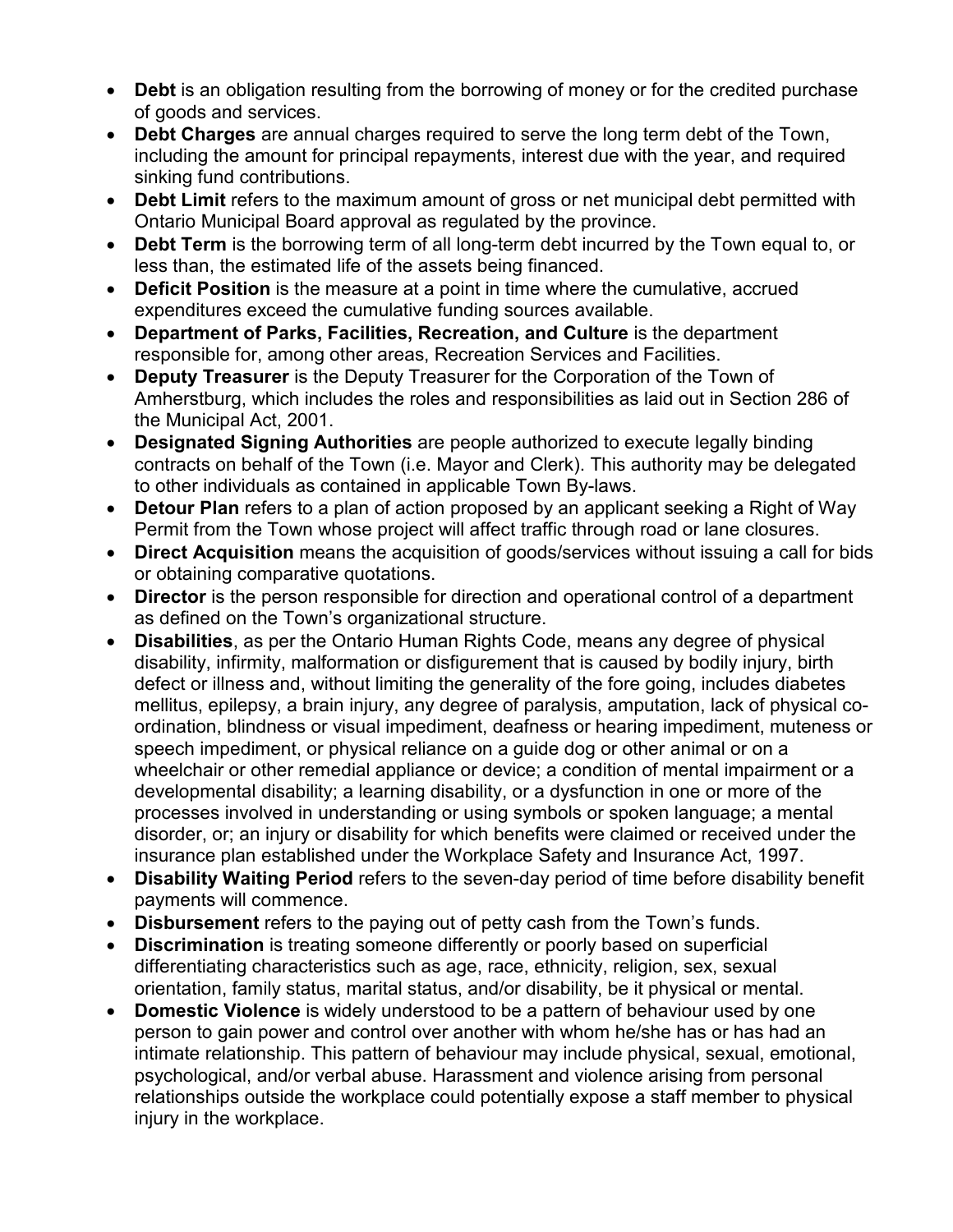- **Drainage Line of Credit** is a credit facility the Town uses to finance the construction cost of the Municipal Drainage work in the interim until the work is completed and billed to our residents.
- **Due Consideration** means giving the utmost thought and regard for cause and effect for all parties involved.
- **Electronic Funds Transfer (EFT)** refers to the electronic transfer of money from one bank account to another, either within a single financial institution or across multiple institutions, through computer-based systems.
- **ESA** means Electrical Safety Authority.
- **Expression of Interest (EOI)** means a situation where vendors are solicited by the Town to advise of their ability and desire to undertake Town projects. This is not to obtain costs for services.
- **Event Sponsor** refers to the person over 18 years of age charged with overseeing a public event involving alcohol in accordance with the Municipal Alcohol Management Policy.
- **Event Staff** means the person(s) over 18 years of age appointed by the Event Sponsor to oversee/run a public event involving alcohol in accordance with the Municipal Alcohol Management Policy. Event staff includes, but is not limited to, door persons, bartenders, and servers.
- **Expression of Interest (EOI)** means a situation where vendors are solicited by the Town to advise of their ability and/or desire to undertake Town projects. This is not to obtain costs for services.
- **External Borrowing Rate** is the rate of interest to be charged when third party cash resources have to be obtained in order to provide funding to the project. The external borrowing rate will be equal to the interest prescribed by the terms of the contracted debt.
- **Financial Assistance** refers to an authorized reduction in user fees charged by the Town of Amherstburg for participation in a program or service.
- **Financial Position** is the measure at a point in time of a capital project's cumulative, accrued expenditures as compared to the cumulative accrued revenue.
- **Financial Reserve** refers to funds that are authorized by Council to be set aside for funding of future expenditures.
- **Formal Complaint** means a complaint received wherein the complainant provides their full name, address, contact information, and nature of their complaint in writing using the required form.
- **Forward Rate Agreement (FRA)** is a contract with a qualified financial institution that allows an investor to fix a rate of interest to be received on an investment for a specified term beginning at a specified future date.
- **Funds** are independent fiscal/accounting entities with a self-balancing set of accounts segregated for the purpose of carrying on specific activities. There are three funds: the Revenue Fund, the Capital Fund, and the Reserve Fund.
- **Generally Accepted Accounting Principles** refers to the accounting principles for municipal government as recommended by the Canadian Institute of Chartered Accountants and the Public Sector Accounting Board.
- **Half-Year Rule** is the assumption for tax purposes that a newly acquired asset is placed in service halfway through the year, regardless of when the asset is actually acquired and placed in service. The half-year rule affects annual depreciation, taxation, and earnings calculations. This convention doesn't apply to the acquisition of certain capital property, such as tools costing less than \$500.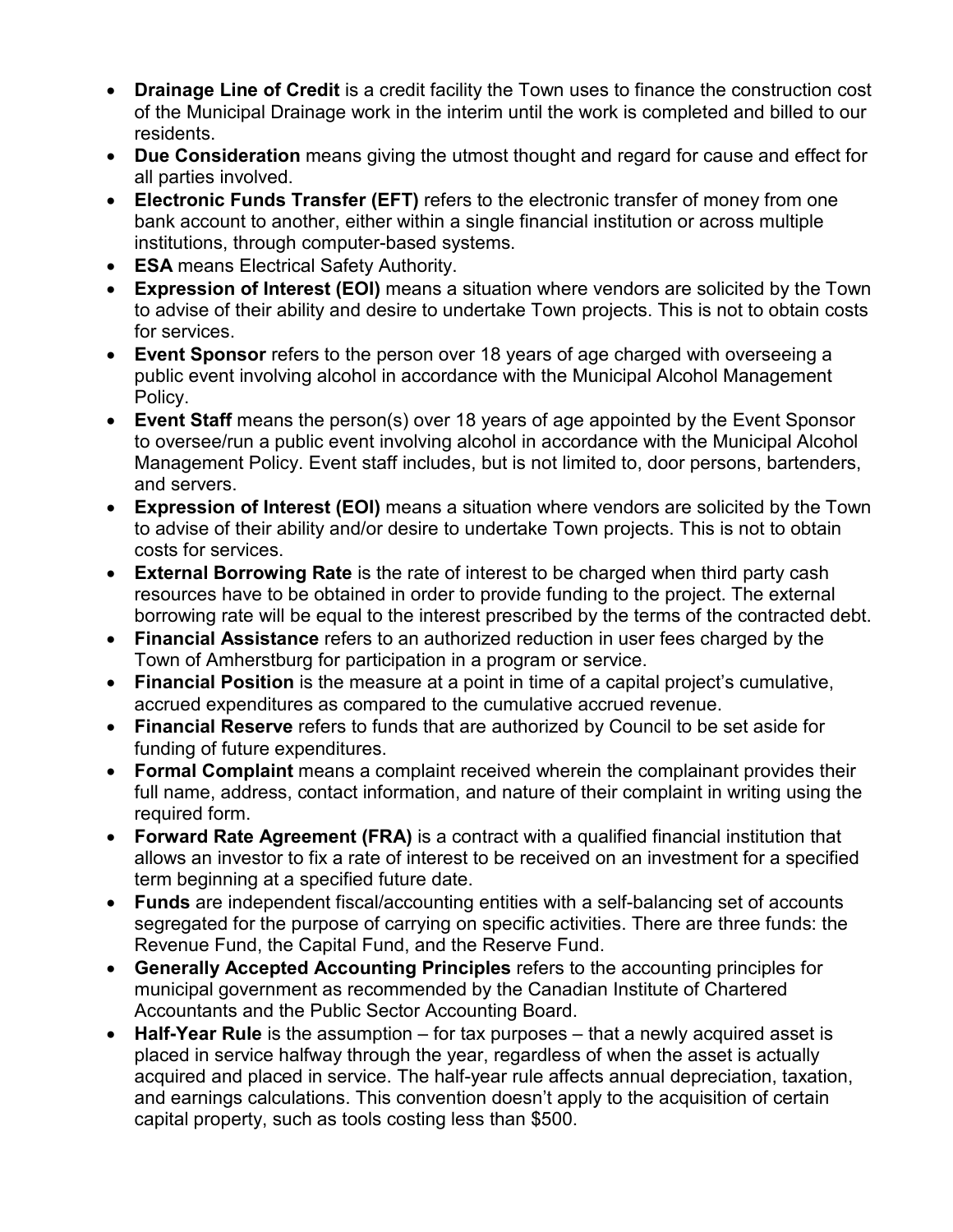- **Harassment** means statements or actions that are unwelcome to a person of ordinary sensibilities.
- **Highway Traffic Act (HTA)** is an Ontario Act that regulates the licensing of vehicles, classification of traffic offenses, administration of loads, classification of vehicles, and other related transportation issues.
- **Hiring Control Program** refers to a fiscally responsible approach to hiring where the Human Resources Department will ensure that any new positions are brought to Council for approval.
- **Immediate Relative** refers to a parent/guardian, child, sibling, or spouse.
- **Indemnity** is a form of insurance that legally and financially exempts the Town from all responsibility during a project undertaken by another entity on Town property (i.e. a permit holder). All liabilities associated with the project are transferred from the Town – the indemnitee – to its partner – the indemnitor.
- **Integrity Commissioner** for the Town of Amherstburg shall investigate, in an independent manner, on a complaint made to him or her by any person, whether Council, a Committee or a Local Board has complied with the Code of Conduct for Members of Council Policy and any procedures, rules and policies of the Town and local boards governing the ethical behaviour of Council, Committees or Local Boards.
- **Intellectual Property** is a set of intangible rights held by musicians, authors, artists and inventors who have ownership of their intellectual and creative output. Others are prohibited from using intellectual property without prior and written permission. Intellectual property may have commercial value and encompasses the area of Copyrights, Trademarks, Patents, and Design.
- **Interest Rate Risk** is the risk associated with declines or rises in interest rates that cause an investment in a fixed-income security to decrease or increase in value.
- **Interim Financing** refers to funds required to finance capital expenditures until such time as permanent financing becomes available.
- **Internal Borrowing Rate** is the rate of interest to be charged when existing cash resources have been used to fund expenditures. The internal borrowing rate will be calculated on the variable Prime Rate.
- **Internal Controls** are a process by which the Town attempts to prevent or minimize the likelihood of accounting-related errors, irregularities, and illegal acts. Internal controls help safeguard funds, provide efficient and effective management of assets, and permit accurate financial accounting. Internal controls cannot eliminate all errors and irregularities, but they can alert Council to potential problems.
- **Intimidation** means to intentionally say or do something that would cause a person of ordinary sensibilities to be fearful of bodily harm or any other reprisal.
- **Investment Grade Obligations** is an investment instrument suitable for purchase by institutional investors under the prudent person rule. Investment grade is restricted to those rated BBB or higher by a credit rating agency.
- **JHSC** refers to the Town's Joint Health and Safety Committee.
- **Labour and Materials Payment Bond** is a security provided by a bonding or surety company to the owner of a construction project on behalf of a contractor. These bonds are issued usually with (and for the same amount as) performance bonds, and cover payment for all equipment, labour, materials, and services in the event that the contractor fails to pay for them under the terms of the contract.
- **Lease** is a method of financing and acquisition that binds the leasee to a stream of future payments to the lessor. Council approval is required for the Town to enter into a lease.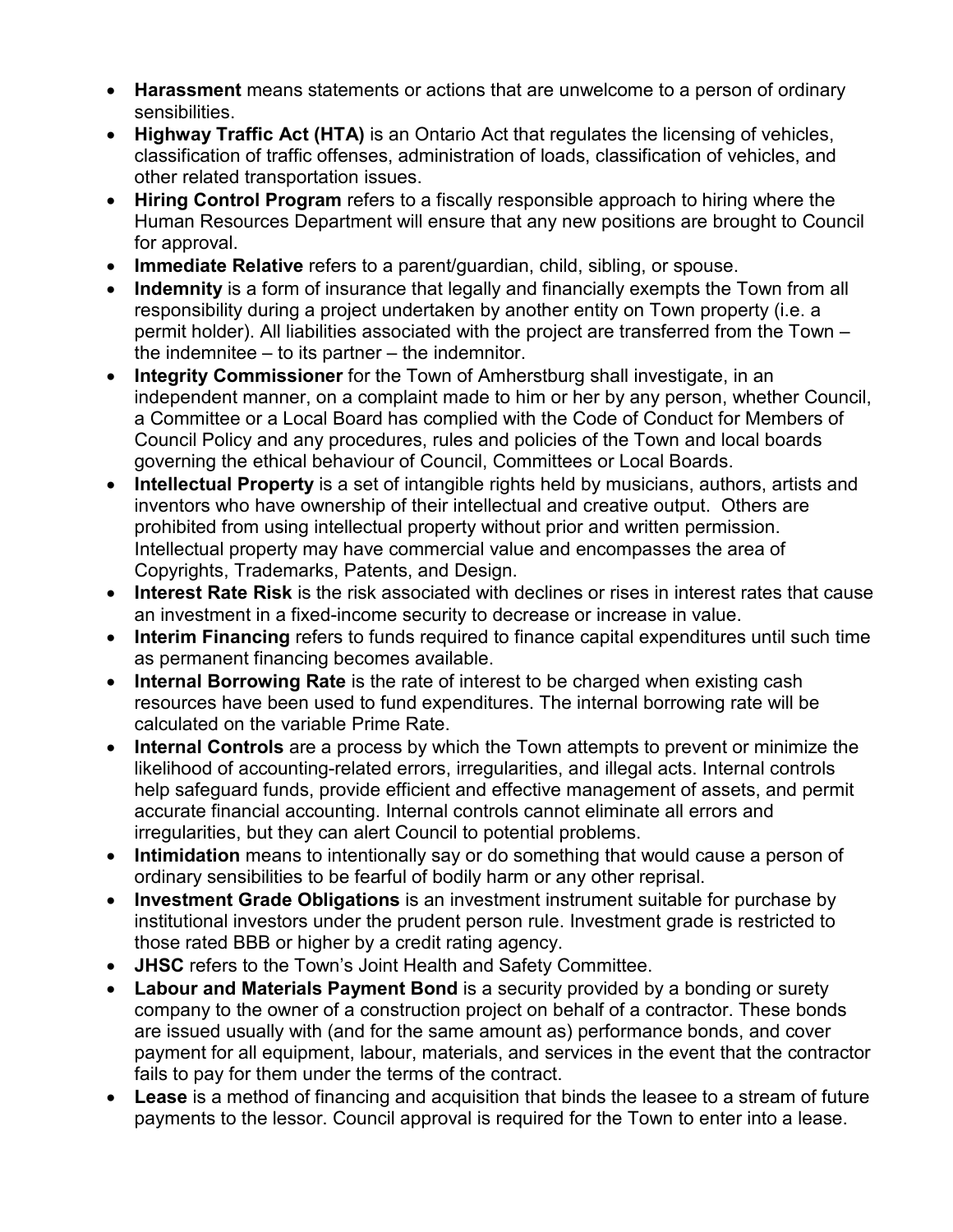Entry into a lease agreement by the Town shall be subject to the provision of the Municipal Act, 2001 and regulation thereto.

- **Linear Assets** are assets constructed or arranged in a continuous and connected network, such as roads and sewers.
- **Line of Credit** refers to an arrangement whereby a bank or any other similar entity (e.g. Infrastructure Ontario) extends an unsecured loan that is drawn down, as required by the borrower.
- **Liquidity** is a measure of an asset's convertibility to cash, implying a high degree of marketability and a high level of price stability.
- **Lobbyist** is an individual, organization, or business that: (i) maintains an active lobbyist registration with the municipality and/or (ii) actively lobbies for any public office holder of the municipality, Council, the Town, or a local board.
- **Local Travel** refers to travel within the boundaries of Windsor-Essex County.
- **Maintenance Bond** is a type of surety bond purchased by a contractor that protects the Town for a completed construction project against defects and faults in materials, workmanship, and design that could arise later if the project was done incorrectly. The terms of such bonds are applicable for a specified time period.
- **Manager** is defined as the person who reports directly to a Director of a Department (or CAO in some instances) and is responsible for a division within that department, as defined by the Town's organizational structure.
- **Market Risk** is the risk that the value of a security will rise or decline as a result of changes in market conditions.
- **Market Value** means the most probable price which assets should bring in a competitive and open market as of a specified date under all conditions requisite to a fair sale, the buyer and seller each acting prudently, knowledgeably, and in their own best interests and assuming the price is not affected by undue stimulus.
- **Material Safety Data Sheet (MSDS)** is an information sheet for hazardous materials, including an index of chemical compounds with: details of properties, handing details, precautions, and first-aid procedures.
- **Measurement Date** refers to the date upon which quotes will be obtained by the Town's financial institution. The measurement date is typically the first business day of each calendar quarter.
- **Meeting** as it relates to Council, is defined in subsection 238 (1) of the Act "means any regular, special or other meeting of council, of a local board or of a committee of either of them, where,
	- (a) A quorum of members is present, and
	- (b) Members discuss or otherwise deal with any matter in a way that materially advances the business or decision making of the council, local board or committee."
- **Mobility Aide** is a device used to facilitate the transportation of a disabled person in a seated posture.
- **Moody's Investors Service** is the bond credit rating business of Moody's Corporation, representing the company's traditional line of business and its historical name. Moody's Investors Service provides international financial research on bonds issued by commercial and governmental entities.
- **Non-Culpable Absenteeism** refers to absence from work that is legitimate due to a disability or injury or scheduled and approved absence, whether paid or unpaid.
- **Non-Local Travel** refers to travel beyond the boundaries of Windsor-Essex county.
- **Non-Paid Work Placement** refers to a position filled by any person who supplies a service to the Town without receiving a salary or wage, for purposes of satisfying a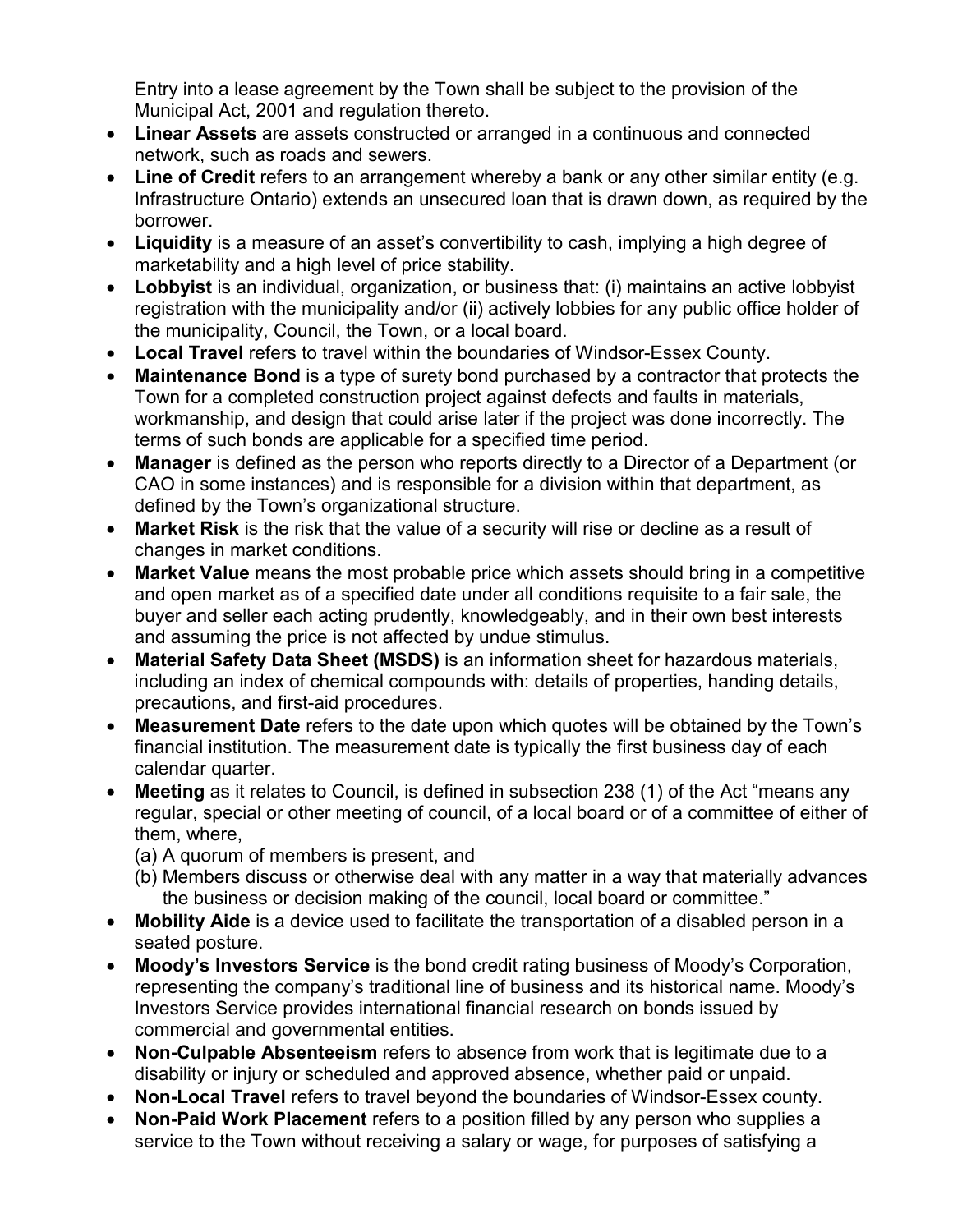requirement or condition in order to continue to receive a type of benefit, such as the completion of a training program or school requirement.

- **Non-Sufficient Funds (NSF)** used in the banking industry to signify that there are "nonsufficient funds" in an account in order to honour a check drawn on that account. This is known as a "bounced check" or "bad check."
- **Non-Viable Real Property** means surplus Real Property for which a building permit cannot be granted because it is either landlocked or because it is of insufficient size and shape to permit development unless developed in conjunction with abutting land.
- **Notice of Violation** means a formal document issued by the Town that serves as a written warning. This document would specifically communicate the By-law contraventions that require remedy and an accompanying deadline for compliance. Photos may be included as part of the document.
- **Officer** means a person appointed by the Town for the purposes of Municipal By-law Enforcement, including – but not limited to – Municipal By-law Enforcement Officers and Police Officers.
- **OHSA** is the Ontario Health and Safety Act.
- **Ombudsman** for the Town of Amherstburg shall investigate, in an independent manner, on a complaint made to him or her by any person over whether Council, a Committee, or a Local Board has complied with Section 239 of the Municipal Act, 2001or the Town Procedural By-law with regard to any meeting closed to the public
- **ONE the Public Sector Group of Funds (the "One Fund")** is a professionally managed group of investment funds composed of pooled investments that meet eligibility criteria as defined by regulations under the Municipal Act, 2001.
- **Operating Account** refers to the bank account used for the majority of the Town's cash receipts and disbursements. Other accounts may be used for special or designated purposes.
- **Order to Comply** refers to a formal document issued by the Town that serves as a mandatory directive. This document would specifically communicate the By-law contraventions that require remedy and include a deadline for compliance. Photos may be included as part of the document.
- **Outstanding Cheque** refers to a cheque that has been issued by the Town but has not yet been recorded by the bank.
- **Outstanding Deposit** refers to a deposit that has been deposited by the Town into its bank account, but not yet recorded by the bank.
- **Pay-As-You-Go** is used to describe the financial policy whereby capital outlays are financed from current revenues and/or reserves continuously rather than by a single debt.
- **Payee** refers to an individual or company to whom a cheque is payable.
- **Performance Bond** is a surety that calls for specific monetary payment to a beneficiary if the purchaser or maker fails to do something or acts in violation of a contract.
- **Personal Calls** are defined as calls of minimal duration and frequency that are essential to allowing the employee to continue working, and cannot be made at another time or from a different telephone. Examples of personal calls are calls to arrange for unscheduled or immediate care of a dependent, a family situation, a personal emergency, to alert others of an unexpected delay due to a change in work or travel schedule, etc.
- **Petty Cash** refers to funds that are to only be used for miscellaneous and incidental Town related expenditure of small value of where payment through the accounts payable system or by Town-issued credit card is not justified or appropriate.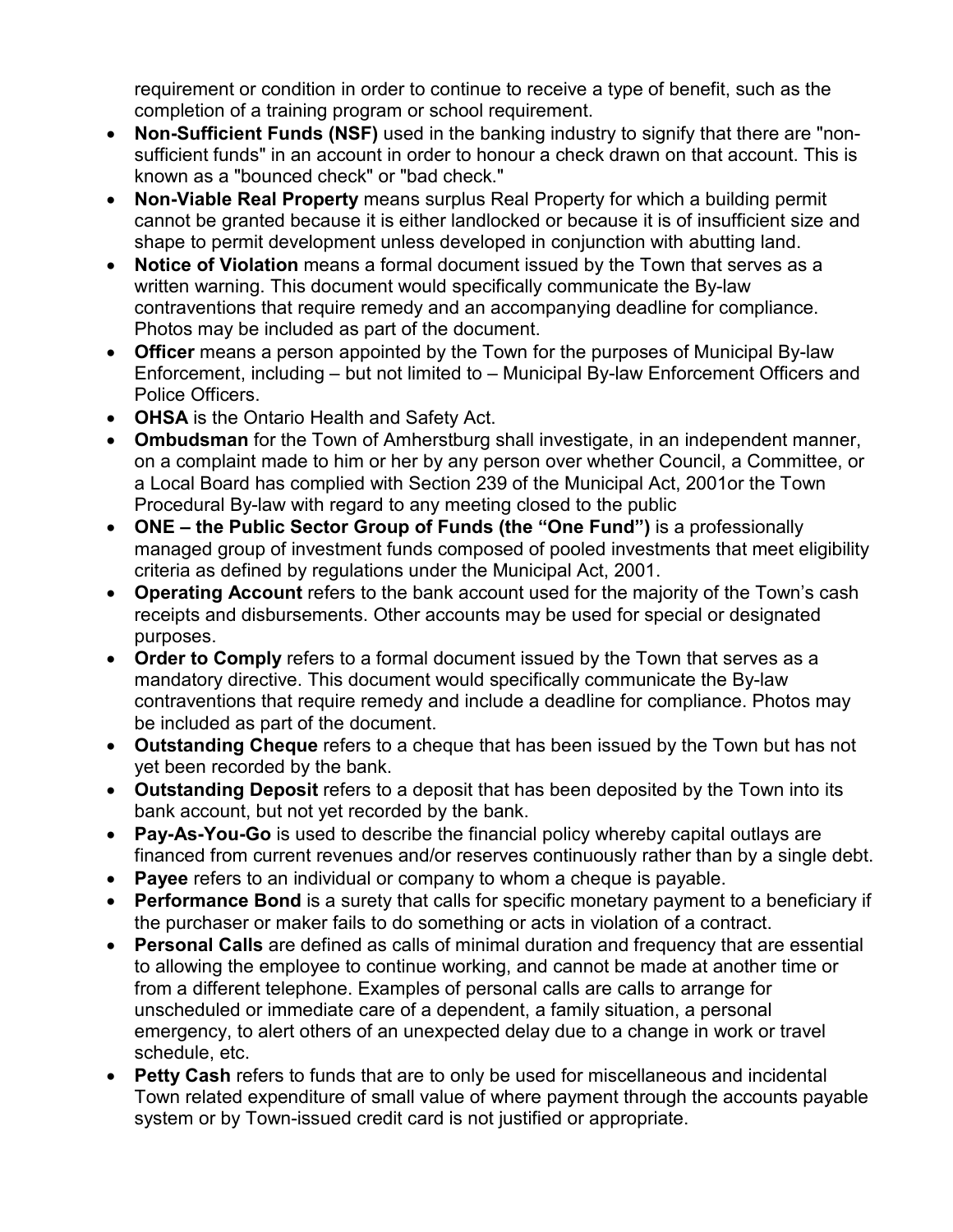- **Petty Cash Custodian** refers to the Town employee who has been authorized to monitor and disburse petty cash, as well as maintain the petty cash log.
- **Petty Cash Log** means a record of all transactions into and out of petty cash.
- **Physical Demands Analysis (PDA)** is a systematic procedure used by the Town to quantify and evaluate all of the physical requirements associated with a job's typical tasks. Reasonable expectations of a PDA must comply with the Ontario Human Rights Code.
- **Police Services** refers to the Amherstburg Detachment of the Windsor Police Services, responsible for ensuring provision of policing services in accordance with applicable legislation.
- **Policy** is defined as enforceable Town guidelines for the public to understand and follow.
- **Pooled Assets** are assets that have a unit value below the capitalization threshold but have a material value as a group. These assets will be combined into a single asset in the financial system. Notwithstanding the threshold limit, the following assets shall be pooled and the pool deemed to be itself a tangible capital asset: computers and peripherals, software, streetlights, fire hydrants, fireman uniforms, and service revolvers.
- **Privilege Clause** is the standard clause used in bid documents and advertising that reads, in part, "the lowest or any tender may not necessarily be accepted."
- **Procedure** is defined as the sequence of activities providing step by step direction to Staff on how to complete specific parts of their job.
- **Procurement** means the combined functions of purchasing, inventory control, transportation, receiving and inspection, salvage, and disposal of infrastructure, goods, and services.
- **Procurement Policy** provides guidelines for acquiring infrastructure, goods, and services for the Town as approved by Council. Also known as Purchasing Policy.
- **Prudent Person Rule** is an investment standard outlining the fiduciary responsibilities relating to the investment practices of public fund investors.
- **PSAB** is the Public Sector Accounting Board.
- **Public Event** includes, but is not limited to, an event that: (i) is held at municipal facilities; (ii) is open to the general public; (iii) has the potential for involvement of a number of attendees that could not be managed without special measures being put in place; (iv) involves a special occasion permit; (v) involves a building permit for tents, stages, or other structures; and/or (vi) involves police patrols.
- **Public Events Committee** refers to the Committee for the Town charged with assisting Organizations in planning their public events.
- **Public Meeting** means a meeting held by Council or Committee to consider matters within their respective domains and jurisdictions for the Town.
- **Qualifying Assets** are financial assets, either fixed or revolving, that by their terms convert into cash within a finite time period. This includes any rights or other assets designed to assure the servicing, timely distribution, or proceeds to security holders.
- **Quotation** refers to an offer to sell goods/services to the Town or purchase surplus goods/materials from the Town.
- **Real Property** is land and buildings owned by the Town, including Viable and Non-Viable property.
- **Recreation Programs** are activities revolved around leisure, sport, art, or culture that may be self-directed or instructional, providing skill development in a personal pursuit. Programs may be introductory or specialty and are of an on-going nature. User fees are often charged to offset the costs associated with the provision of the activity.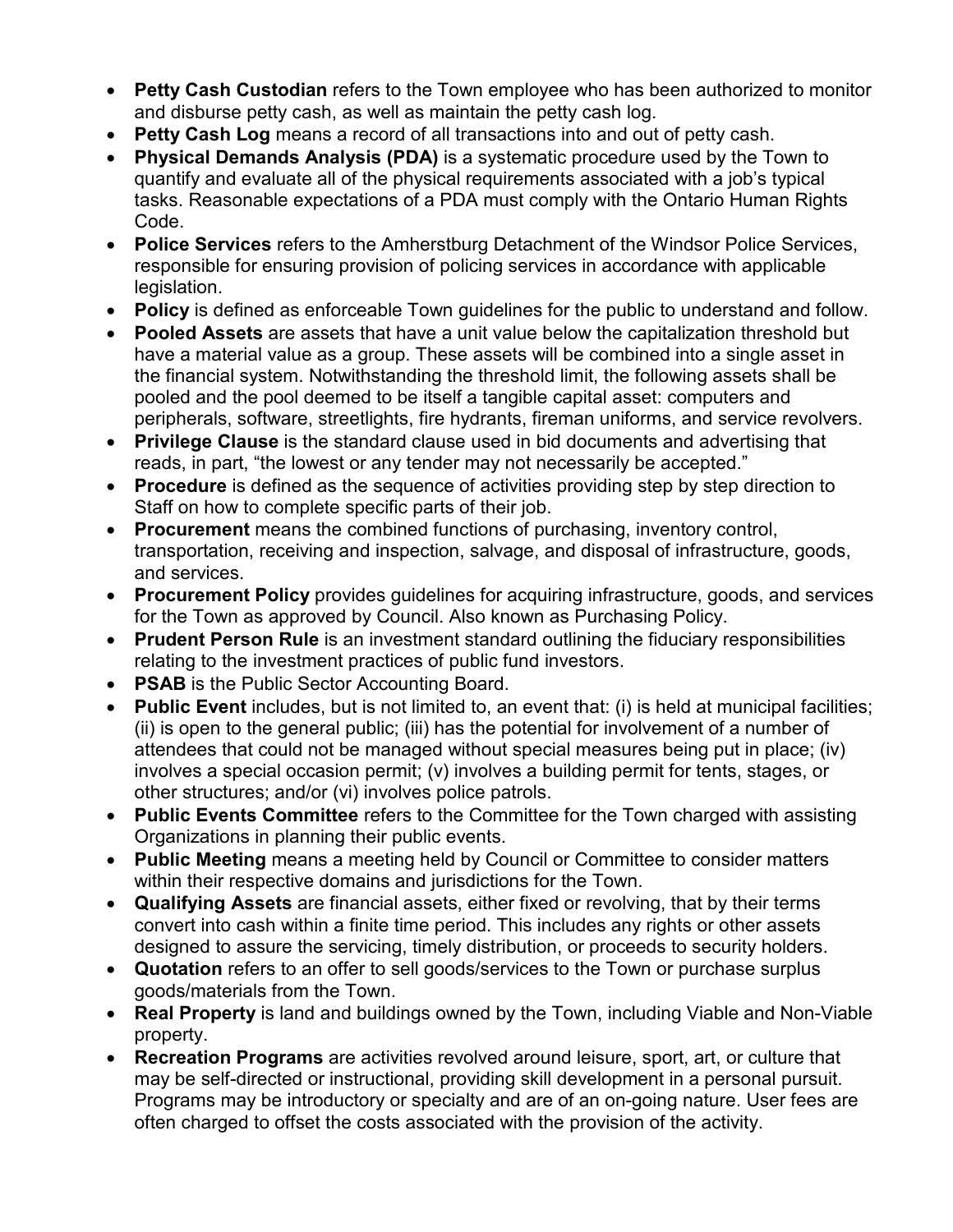- **Reserve Funds** are funds that have been set aside as required either by: (i) a Councilapproved By-law (i.e. a "permissive" reserve fund) or (ii) provincial legislation (i.e. a "regulatory" reserve fund). Both permissive and regulatory reserve funds are set to accrue capital for meeting a future goal.
- **Request for Proposal (RFP)** is a form of bid solicitation in regards to a particular project, but does not provide detailed specifications, terms, or conditions. An RFP invites solutions from bidders that will provide all of a project's initiatives. Proposals are critiqued and scored by pertinent details, including – but not limited to – price, experience, equipment, personnel, and proposed work plans.
- **Request for Quotation (RFQ)** is a formal request for prices on specific goods or services based on comprehensive technical specifications.
- **Revenue Fund** refers to the principal fund found in all municipalities. This is the fund into which the main sources of available Town financing are recorded. Taxation revenue, grants, permits, service charges, licenses, and interest earned on investments are all recorded in this fund. It is also the fund that records disbursements for the everyday operating expenditures of the Town.
- **Revenue Recognition** refers to the policy for recognizing sales as revenue for financial reporting purposes. A sale that does not qualify as revenue under the revenue recognition policy must be deferred and reported in the period in which it may be recognized.
- **Risk Assessment** is the process of evaluating the potential risks that may be involved in a projected activity or undertaking.
- **Risk Manager** is the Municipal Clerk for the Town.
- **Schedule I Banks** are domestic banks and are authorized under the Bank Act to accept deposits, which may be eligible for deposit insurance provided by the Canadian Deposit Insurance Corporation.
- **Schedule II Banks** are foreign bank subsidiaries authorized under the Bank Act to accept deposits, which may be eligible for deposit insurance provided by the Canadian Deposit Insurance Corporation. Eligible foreign institutions control foreign bank subsidiaries.
- **Schedule III Banks** are foreign bank branches of foreign institutions that have been authorized under the Bank Act to do banking business in Canada. These branches have certain restrictions.
- **Sealed Bid Documents** are specification documents prepared and distributed to bidders when tenders, Requests for Quotation (RFQs), or Requests for Proposal (RFPs) are issued. These documents include instructions on how to submit bids/proposals, project specifications, bid forms, insurance requirements, bonding requirements, etc.
- **Sealed Bid Process** is the process of soliciting bids or proposals, allowing interested parties to submit bids or proposals, and evaluating the bids or proposals to determine a successful proponent. Sealed bid processes include Requests for Quotation (RFQs), Requests for Proposal (RFPs), and Tenders.
- **Senior Management Team (SMT)** is comprised of the Chief Administrative Officer and the Directors. If a Director is unavailable, a delegate may be assigned
- **Service Animals** are any animals used by a person with a disability for reasons relating to the disability where it is readily apparent that the animal is used by the person for reasons relating to his or her disability; or where the person provides a letter from a physician or nurse or other noted profession as indicated in legislation confirming that he or she requires the animal for reasons relating to his or her disability; or a valid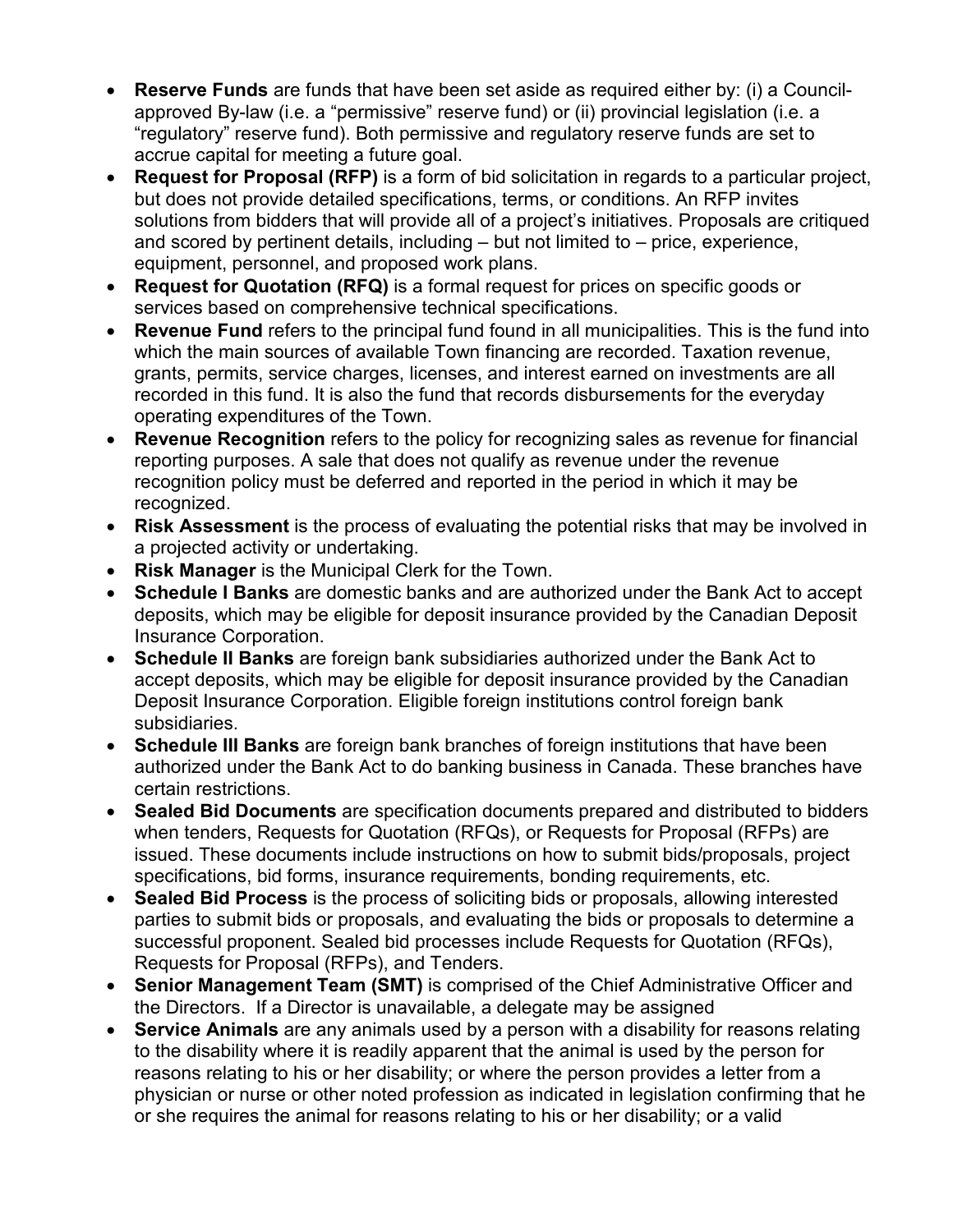identification card signed by the Attorney General of Canada or a certificate of training from a recognized guide dog or service animal training school.

- **Short Term Disability** provides benefit coverage when an employee becomes temporarily disabled.
- **Smart Serve** is an organization dedicated to developing and delivering a responsible service training program to all individuals who serve alcoholic beverages or work where alcoholic beverages are served.
- **Special Occasion Permit (SOP)** refers to the permit issued by the Alcohol and Gaming Commission of Ontario (AGCO) required for selling or serving alcohol at an event.
- **Staff** is any person (or group thereof) who supplies services to the Corporation for wages including any union or non-union, regular or temporary, full-time, part-time, seasonal or casual staff member, including but not limited to permanent staff, temporary staff, committee members, students, recreation staff, contract employees, paid work placements, and adult crossing guards.
- **Standard and Poor's** is a financial services company. It is a division of McGraw Hill Financial that publishes financial research and analyses on stocks and bonds.
- **Stop Work Order** is a special order issued by municipal officers and inspectors that prevent permit holders from continuing with a project due to a breach of terms and conditions they hold with the Town. They may also be issued to a person or company undergoing a project without a necessary permit. Stop work orders may be lifted once it is determined by a Town representative that all relevant contraventions have been lifted.
- **Straight-Line Amortization** allocates the cost less estimated residual value of a capital asset equally over each year of its estimated useful life. Tangible capital assets shall be deemed to have no residual value for the purposes of calculating amortization.
- **Student Worker** is any person employed by the Town who: (i) attends a secondary school, college, or university on a full time basis and (ii) has indicated his or her intention to return to school following their temporary placement with the Town.
- **Sub-Contractor** is a person or company that undertakes a portion of a contract from a principal contractor or from another Sub-Contractor.
- **Support Persons** are any person whether a paid professional, volunteer, family member, or friend who accompanies a person with a disability in order to help with communications, personal care or medical needs, or with access to goods or services
- **Surety** means: (i) a specified dollar amount in the form of cash, certified cheque, bid bond, performance bond, labour/materials payment bond, letter of credit, or any other form as deemed necessary and (ii) stated in any quotation tender or proposal documents issued by the Town.
- **Tangible Capital Assets (TCA)** include both the Town's fixed assets such as machinery, building, and land – and the Town's current assets, such as inventory. The opposite of a tangible asset is an intangible, or nonphysical, asset (e.g. patents, trademarks, copyrights, etc.).
- **Targeted Outreach Programs** are specialized programs designated for a specific audience and/or geographic community in order to help engage residents or as a component of a broader community initiative.
- **Tender** is a formal bid solicitation where the Town publishes the specifications, terms, conditions, and any other details concerning a proposed contract. Tenders are typically awarded to the lowest compliant bidder.
- **Term of Council** means the period of time for which Council is elected to serve, as governed by applicable legislation.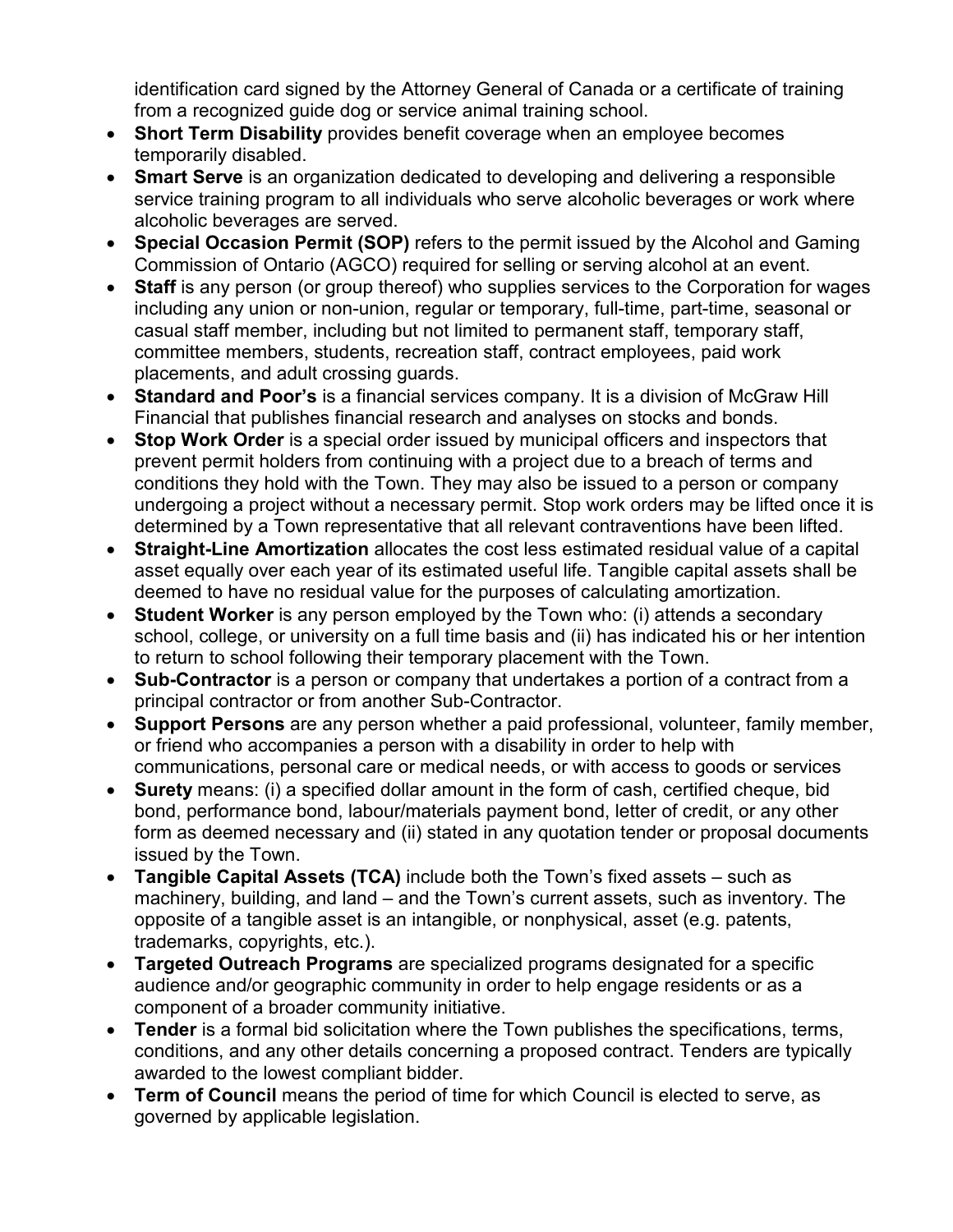- **Terms of Reference** is a document outlining the mandate and board or committee operational details, including such things as composition, activities, term, quorum, meeting schedule, staff roles and the like. Council must approve terms of Reference and any following amendments.
- **Top Up Pay** refers to the difference between Short Term Disability coverage and the employee's base pay.
- **Total Disability** provides benefit coverage when an employee is considered totally disabled (i.e. when he/she is continuously unable to perform essential occupational duties due to an illness).
- **Transaction-Level Limit** means the total value of any individual transaction that may be charged to the credit card or the type of transaction that may be charged to the credit card (i.e. gas stations that will allow credit card transactions for the purchase of gasoline but deny credit card purchases for other miscellaneous items at the gas station).
- **Transparency** means how outside parties, such as the public, are able to observe how the decisions of Council, Staff, Committees and Local Boards are made and implemented. The Town of Amherstburg actively encourages and fosters stakeholder participation and openness in its decision making process.
- **Treasurer** is the Treasurer for the Corporation of the Town of Amherstburg, which includes the roles and responsibilities as laid out in Section 286 of the Municipal Act, 2001.
- **Town** is the Corporation of the Town of Amherstburg.
- **Unbalanced bid** means a bid where the bidder places an unreasonably high value on certain items in a unit price contract, and unreasonably low price on other items within the same bid for purposes of receiving large payments at the beginning of the contract – or for maximizing its profits on items that will be used in a contract in greater quantities than estimated in the bid document – and under-pricing items it believes will be used in significantly lesser quantities.
- **Unbudgeted Expenditure** is an expense that was not provided for in the approved Capital or Operational budget and requires additional funds at the approval of the CAO, Director of Financial Service, and/or Council.
- **Universal Programs** are activities and community events provided at no cost or minimal cost either directly by the Town or through partnerships/service agreements with an agency/program provider.
- **User Fees** refer to the fee charged for participation in a program, activity, or other service.
- **User Group** is any organization, team, club, or association that rents municipal facilities on a consistent basis. These include, but not limited to minor sports associations, adult sports associations, service clubs, sports teams, non-profit organizations, etc.
- **Viable Land** is a parcel of land that, on its own, would be eligible for a building permit.
- **Volunteer** is an individual who chooses to undertake a service or activity for the Town without coercion, the need to satisfy a requirement, nor to receive a type of benefit. A Volunteer does not receive a salary or wage for their services.
- **Web Content Accessibility Guidelines (WCAG)** is a World Wide Web Consortium Recommendation, dated December 2008, entitled "Web Content Accessibility Guidelines (WCAG) 2.0."
- **WECHU** is the Windsor Essex County Health Unit.
- **Work in Progress (WIP)** is the accumulation of costs for tangible capital assets that are in construction or development in progress but are not yet in use or the capital project is still open to accumulate costs.